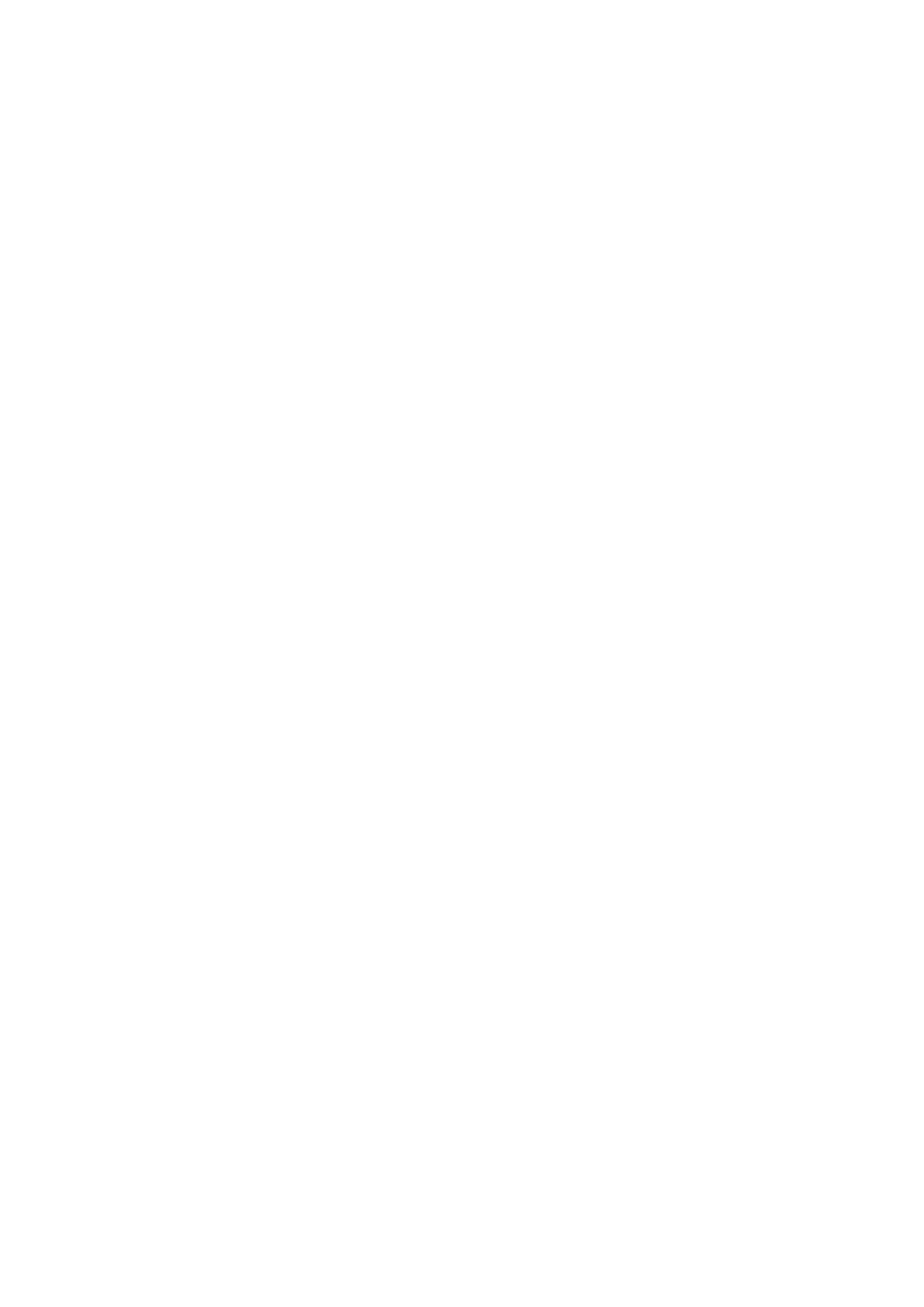## **PROPOSAL FOR INCLUSION OF SPECIES ON THE APPENDICES OF THE CONVENTION ON THE CONSERVATION OF MIGRATORY SPECIES OF WILD ANIMALS**

- **A. PROPOSAL**: Inclusion of White-eared Kob (*Kobus kob leucotis*) on Appendix II Migratory species requiring international cooperation
- **B. PROPONENT**: Government of Ethiopia

## **C. SUPPORTING STATEMENT**

- **1. Taxon**
- **1.1 Classis** Mammalia
- **1.2 Order** *Artiodactyla*
- **1.3 Family** Bovidae
- **1.4 Genus/ Species/sub species**: *Kobus kob leucotis* (Lichtenstein and Peters, 1853)
- **1.5 Common name(s)** White-eared Kob

## **2. Biological data**

## 2.1 Distribution (current and historical)

White-eared Kob *(Kobus kob leucotis)* have the most restricted range of all kob sub species and occurs only in South Sudan, south-west Ethiopia and historically in the extreme northeast Uganda. However recent information shows that their distribution is restricted to South Sudan and Ethiopia only (EWCA/CMS, 2013 EWCA/HoAREC/APN 2013, Cherie et al, in press).

## 2.2 Population (estimates and trends)

White-eared Kobs are currently classified by the IUCN (2008) as 'Least Concern', however populations are in decline due to habitat destruction, poaching and expansion of human settlements (EWCA/CMS, 2013, Cherie et al, in press). White-eared Kobs play an important ecological role in the transboundary migration corridor shared with Nile Lechwe (*Kobus megaceros*), elephants (*Loxodonta africana*) and other large mammals. In order to not lose the ecosystem services that the large herds of White-eared Kobs provide to the ecosystem today, the subspecies is proposed for listing on Appendix II despite population estimates suggesting that the total number of White-eared Kob is as high as 753,000 (WCS 2001, EWCA/CMS/CITF2012).

## 2.3 Habitat (short description and trends)

Typical habitat of White-eared Kobs includes riverine open bush and woodland, grasslands and floodplains of major rivers; seasonal floodplains and open woodlands (East 1999). Whiteeared Kobs are grazers, and are confined to regions with year-round access to water and green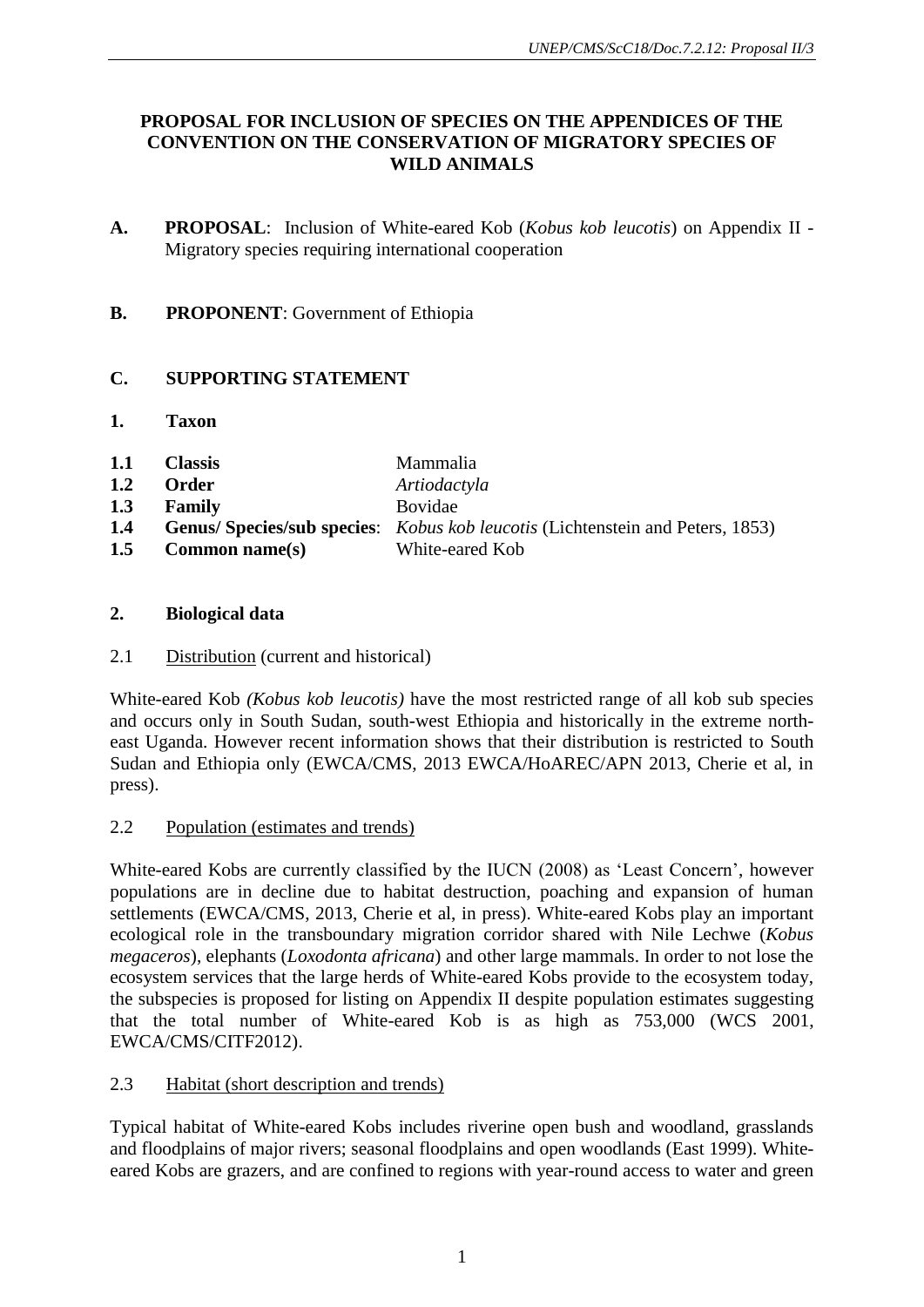vegetation. White-eared Kobs inhabit the Gambella Boma ecosystem, which is one of the most ecologically diverse in the African continent, encompassing moist forests and the flood plains of the rivers Baro, Alwero, Gilo, Pibor and Akobo. This landscape represents a transition from the East African ecological zone to the Central African ecological zone, harbouring wildlife species that are classified on the IUCN Red List as Endangered including Nile Lechwe (*Kobus megaceros*), Lelwel Hartebeest ( *Alcelaphus buselaphus lelwel*) and many species classified as Vulnerable like the African elephant (*Loxodonta africana*) and Lion (*Panthera leo*). The area also supports Vulnerable avian species like the shoebill stork (*Balaeniceps rex*) and Black crowned crane (*Balearica pavonina)*.

2.4. Migrations (kinds of movement, distance, proportion of the population migrating

White-eared Kobs (*Kobus kob leucotis*) in the Gambella landscape are a keystone species migrating between South Sudan and Ethiopia. The largest part of the White-eared Kob population shared between Ethiopia and South Sudan leave Ethiopia around June at the start of the wet season, when food and water is abundant, possibly to avoid surface flooding that occurs during the rains from June to November. Most Kobs migrate to South Sudan, which has less rainfall. The animals return to Ethiopia during the dry season lasting from December to May, when the surface flooding has dried up (CMS/EWCA 2013).

## **3 Threat data**

## 3.1 Direct threat of the population

Hunting for bushmeat, wildlife diseases, as well as entanglement in snares targeting other species, are considered to be the primary direct threats to White-eared Kobs. It is suspected that the continuing uncontrolled hunting of White-eared Kobs is likely to have reached unsustainable levels. Despite legal protection, the White-eared Kobs are still being hunted throughout their range for meat and skin. The large part of the hunters are from communities residing within and surrounding the Kob's range. Recently the influx of refugees from South Sudan (more than 100,000) has aggravated the bushmeat offtake.

#### 3.2 Habitat destruction (quality of changes, quantity of loss)

Habitat destruction is one of the key threats to White-eared Kobs, specifically loss of habitat, reduction of habitat quality due to invasive species and growing livestock numbers, disruption of the natural flooding regime and barriers to migration (e.g. resulting from fencing and infrastructure development). A considerable amount of grassland and bush land which used to provide essential habitat for the White-eared Kobs has been converted for small scale and large scale farming and is further threatened by uncontrolled fire, human settlement and deforestation. Some further breeding and feeding grounds are likely to be converted to other land use systems due to the expansion of human settlements, agricultural development and growing livestock numbers and uncontrolled fire (CMS/EWCA2012, EWCA/HoAREC/APN 2013).

3.3 Indirect threat (e.g. reduction of breeding success by pesticide contamination)

Civil conflict has been a major indirect threat to both migratory and resident wildlife populations in the Gambella landscape. Bushmeat has been the main sources of protein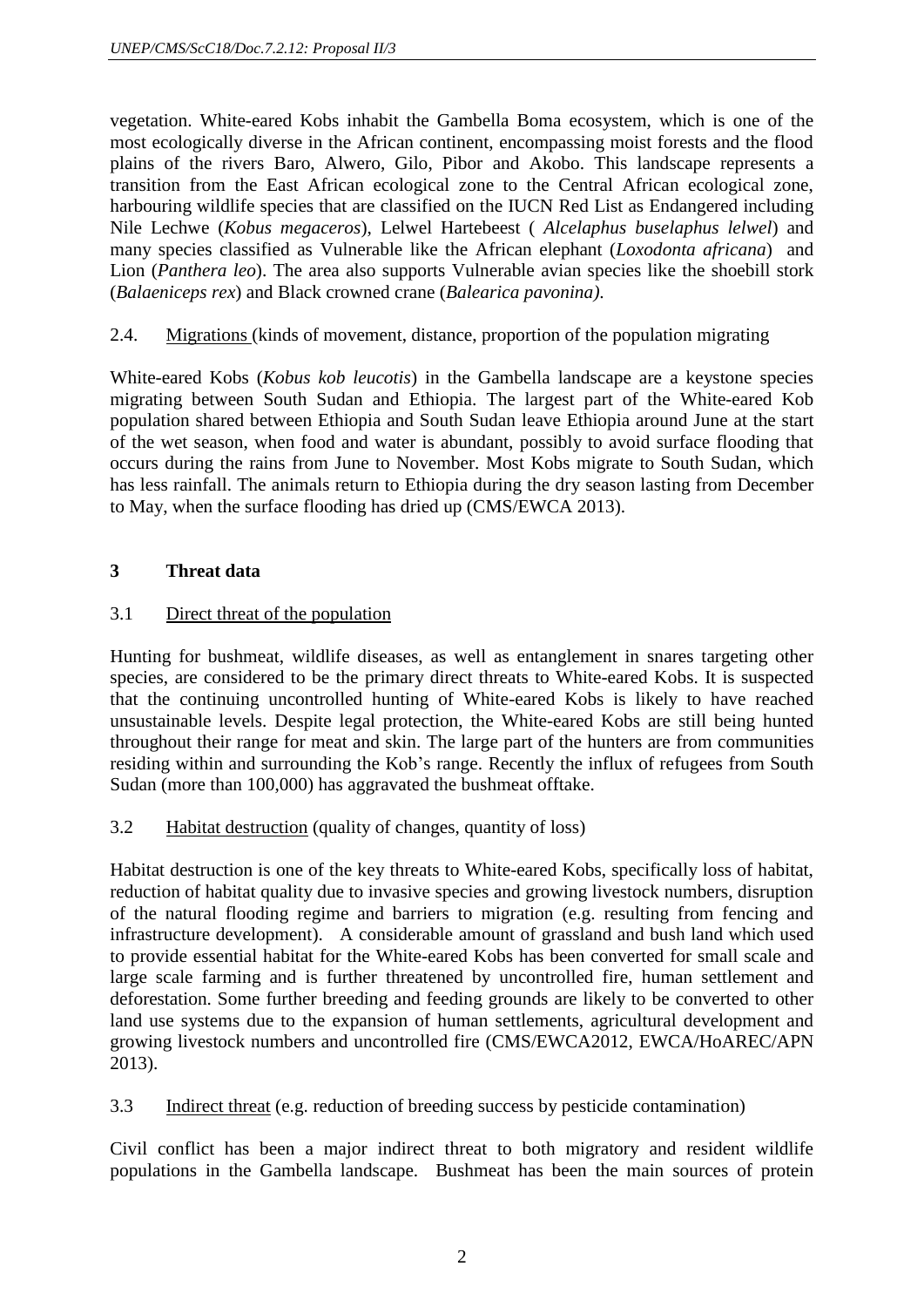during decades of civil war in South Sudan. Although about one millions of White-eared Kobs were discovered in 2007 after decades of civil war, their population size has since then continued to decline. It is noteworthy that the Kob's range has also declined, possibly in connection to human disturbance. The range of other species such as elephants also been significantly reduced and species which used to be abundant like hippopotamuses have become very rare today and have become locally extinct from most of their former range in the Gambella landscape (local information).

#### 3.4 Threats connected especially with migrations

The migration of White-eared Kobs is thought to be threatened by ever growing human and livestock encroachment on critical habitat corridors and a reduction in native food pasture and vegetation quality. In addition, this unique migration corridor is suffering from mismanagement of the catchment, unsustainable exploitation of the resource and road construction. The corridors are not well protected and collaboration of range states for the management of White-eared Kobs is in an infancy stage. Across all of the range states, the sub species is hunted especially along the cross border areas, which are suffering from low level of law enforcement, notably during the rainy season when large parts are flooded and difficult to access.



Movement of satellite-collared Kobs

## 3.5 National and international utilization

Although White-eared Kobs are listed as one of the subspecies for which hunting is permitted under national law in Ethiopia no trophy hunting has taken place in the landscape in recent years.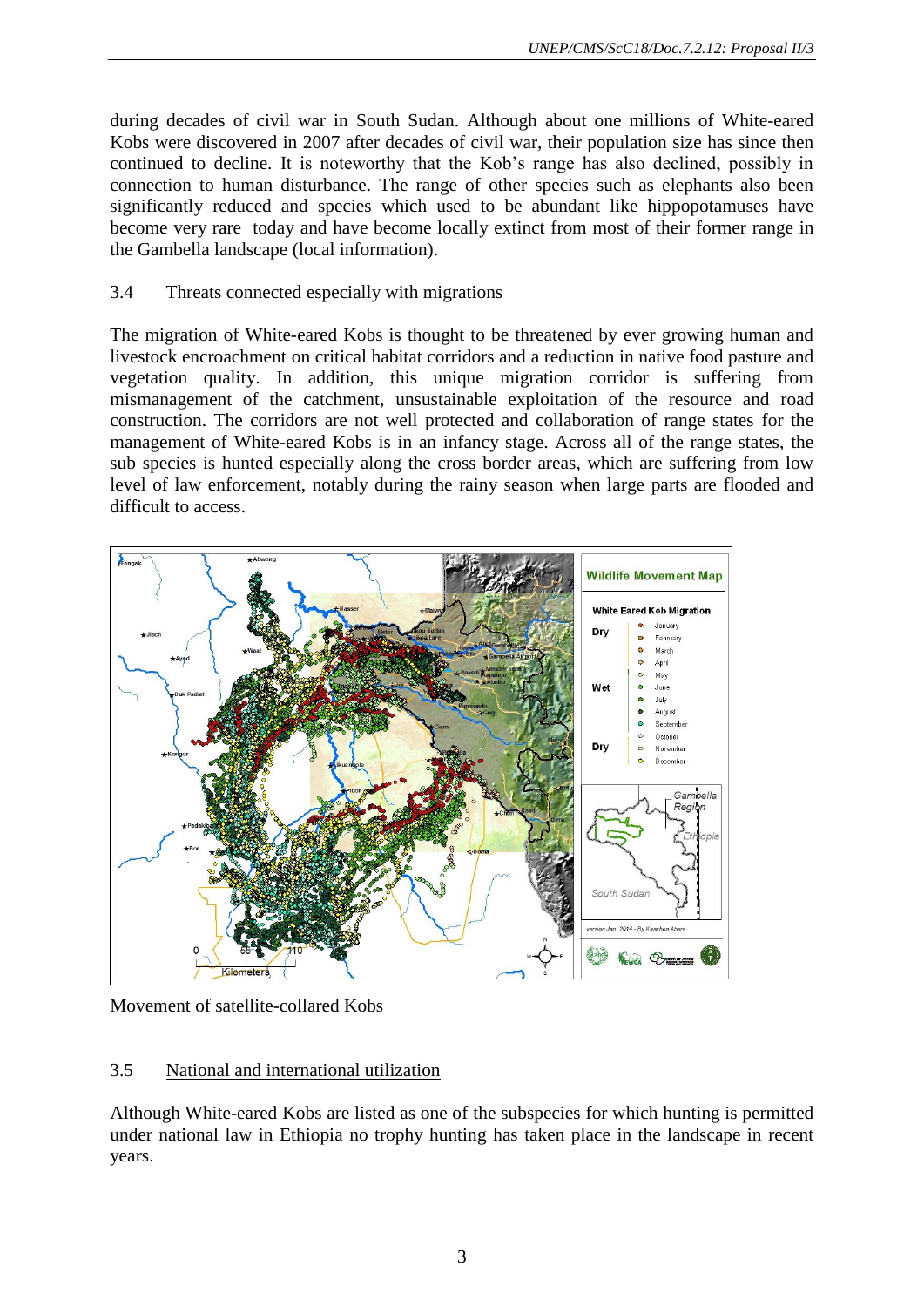#### **4. Protection status and needs**

#### 4.1 National protection status

The White-eared Kobs are protected by national law in the two countries in which it occurs today. However, no sound management collaboration between these countries exists and poaching and illegal utilization continues throughout its range.

Ethiopia proposed "Gambella National Park" in 1973, which covers large parts of the Whiteeared Kob habitat in the country. However, the formal establishment and final agreement of the borders of the Park are still not completed. Recent tracking of White-eared Kobs, Nile Lechwe and elephants has helped to better understand the distribution of these species and guide the demarcation of the Park on this basis.

#### 4.2 International protection status

White-eared kob (*Kobus. k. leucotis*) have the most restricted range of all Kobs occurring in South Sudan and Ethiopia and historically extreme north-east Uganda (East 1999). The total number of White-eared Kob is estimated to be over 1,000,000, of which around 250,000 individuals are believed to be resident in Ethiopia (WCS 2001, Cherie et al, 2009). The conservation status of White-eared Kob may eventually decline to a threatened status, as it is localized on the borders of South Sudan and Ethiopia and no legally established transboundary conservation areas have been established. White–eared Kob are still abundant and widely spread in the Gambella landscape. However, ecological connectivity and migration corridors are not well protected. To ensure the long-term wildlife migration across borders the establishment of Transboundary protected areas should be a priority for range states and the international community.



Fig 1. Distribution of White-eared Kobs in the Gambella landscape (Ethiopia) during the wet and dry season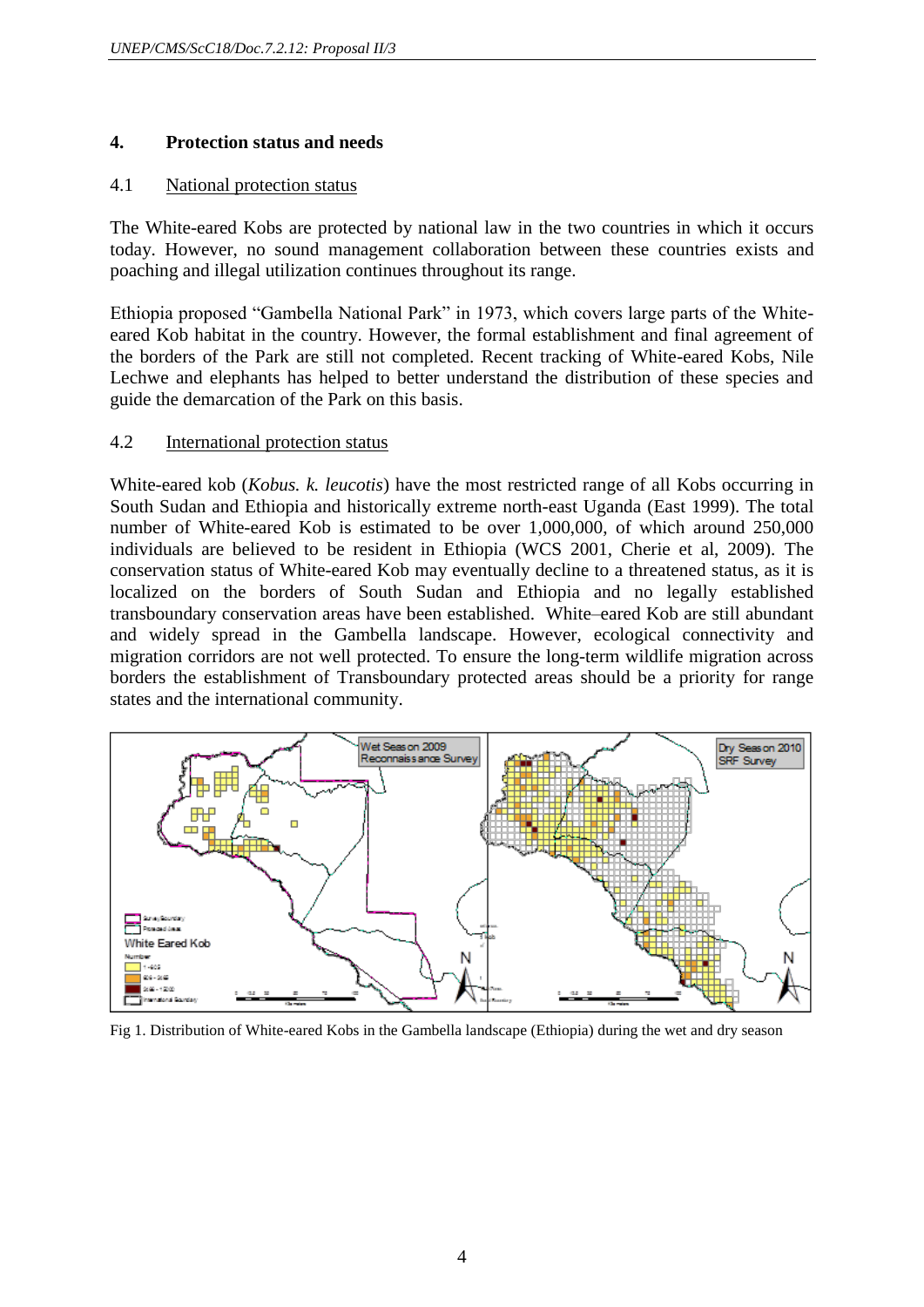

Fig. 2. Transboundary distribution of White-eared Kob

## 4.3 Additional protection needs

Some progress has been made to improve the understanding of the population status and migration of White-eared Kobs, both through aerial surveys EWCA/HoAREC/APN/ 2009, 2010, 2013) and satellite-collaring of 45 Kobs since 2012 (e.g. through financial support from Norway via CMS). However, while the understanding of the important role and precarious state of White-eared Kobs is improving, adequate management is still lacking, especially across national borders. Ethiopia and South Sudan have discussed the establishment of transboundary protected areas, but this ambitious plan would benefit from continued CMS facilitation through a listing of the subspecies on Appendix II. The need for increased community-based education and resource management programs to increase awareness of the conservation problem is urgent and range states need to find ways to stop or at least reduce the current level of unsustainable hunting. Thus listing of White-eared Kobs under CMS Appendix II would assist to:

- Strengthen collaboration between range states, sharing of lessons learnt, methods, capacity building tools, joint meetings to facilitate closer collaboration of law enforcement personnel from the two range states etc.
- Application of same and technically coherent monitoring methodology based on best scientific knowledge across range states.
- Removal of barriers to migration (e.g. Road, fence), which are currently restricting the transboundary movement of the animals.